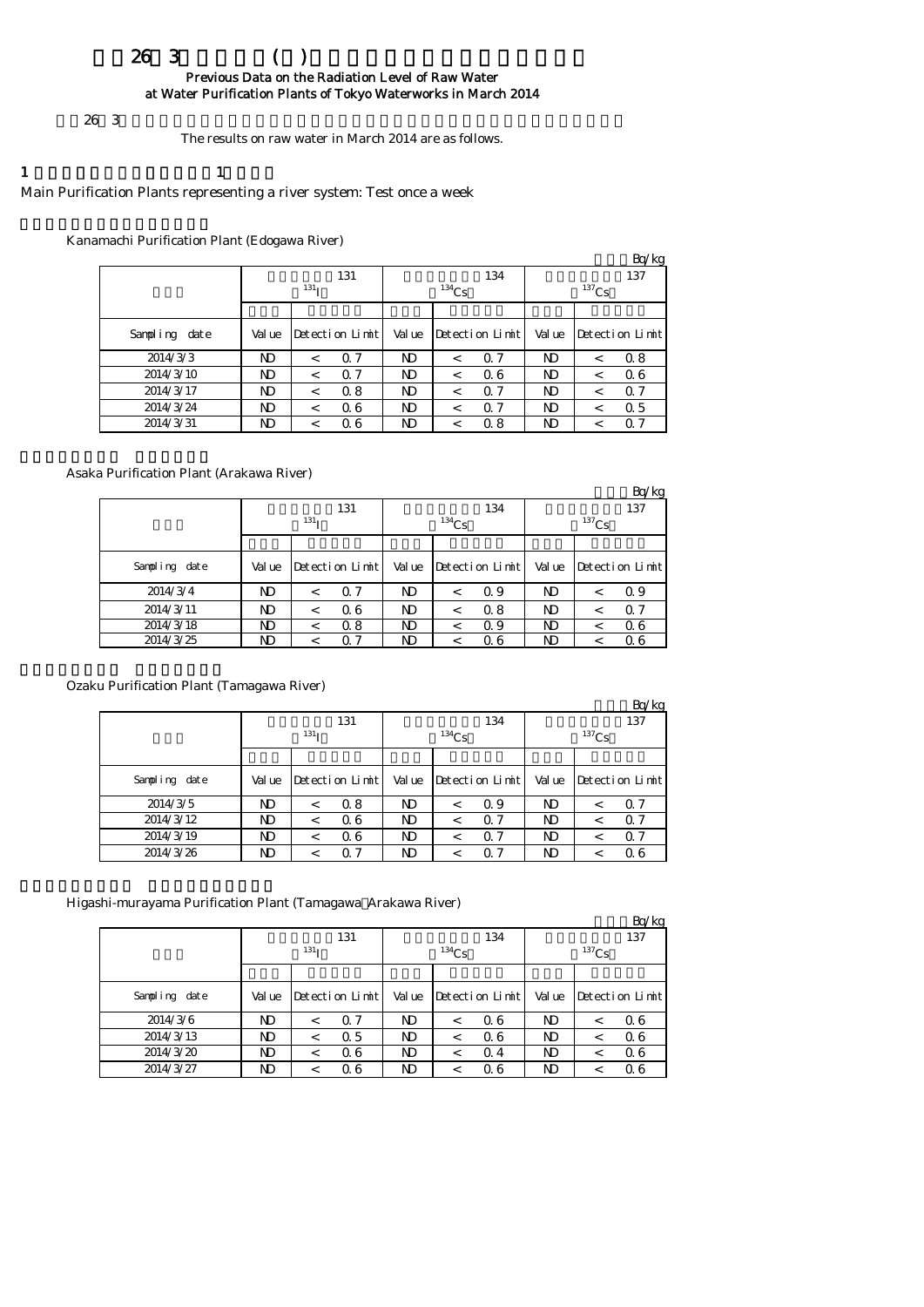#### Nagasawa Purification Plant (Sagamigawa River)

|               |        |                  |                 |        |            |                 |          |         | Bq/kg           |  |
|---------------|--------|------------------|-----------------|--------|------------|-----------------|----------|---------|-----------------|--|
|               |        |                  | 131             |        |            | 134             | 137      |         |                 |  |
|               |        | 131 <sub>T</sub> |                 |        | $^{134}Cs$ |                 | $137$ Cs |         |                 |  |
|               |        |                  |                 |        |            |                 |          |         |                 |  |
| Sampling date | Val ue |                  | Detection Limit | Val ue |            | Detection Limit | Val ue   |         | Detection Limit |  |
| 2014/3/7      | ND     | $\,<\,$          | Q 6             | ND     | $\,<\,$    | 0.7             | ND       | $\,<\,$ | Q 6             |  |
| 2014/3/14     | ND     | $\,<\,$          | 06              | ND     | $\,<\,$    | Q 7             | ND       | $\,<\,$ | 0.7             |  |
| 2014/3/21     | N)     | $\,<\,$          | 06              | ND     | $\,<\,$    | $\Omega$ 7      | ND       | $\,<\,$ | 0.8             |  |
| 2014/3/28     | ND     | <                | 0.7             | ND     |            | 0. 7            | ND       | $\,<\,$ | 0.8             |  |
|               |        |                  |                 |        |            |                 |          |         |                 |  |

#### 2 and  $\lambda$  1

# Other Main Purification Plants: Test mostly once a month

|                      |                           |                      |                   |         |                 |              |                     |                 |                            |                | Bq/kg           |
|----------------------|---------------------------|----------------------|-------------------|---------|-----------------|--------------|---------------------|-----------------|----------------------------|----------------|-----------------|
|                      |                           |                      | 131<br>$^{131}$ I |         |                 |              | $^{134}\mathrm{Cs}$ | 134             | 137<br>$^{137}\mathrm{Cs}$ |                |                 |
|                      |                           |                      |                   |         |                 |              |                     |                 |                            |                |                 |
| Monitoring<br>poi nt | <b>Vater</b><br>resource  | Sampling<br>$\det e$ | Val ue            |         | Detection Limit | Val ue       |                     | Detection Limit | Val ue                     |                | Detection Limit |
| Misato               | Edogava<br><b>R</b> iver  | 2014/3/4             | $\mathbf{D}$      | $\lt$   | 08              | $\mathbf{D}$ | $\lt$               | 0.9             | $\mathbf{N}$               | $\overline{a}$ | 0.8             |
| Misono               | Arakawa<br><b>R</b> iver  | 2014/3/4             | $\mathbf{D}$      | $\,<\,$ | 06              | $\mathbf{D}$ | $\lt$               | 0.7             | $\mathbf{D}$               | $\,<$          | 0.7             |
| Kinuta               | Tanagawa<br><b>R</b> iver | 2014/3/5             | $\mathbf{D}$      | $\lt$   | 0.7             | $\mathbf{D}$ | $\overline{a}$      | $\mathbf{1}$    | $\mathbf{D}$               | $\overline{a}$ | Q 9             |
| Sakai                | Tanagawa<br><b>R</b> iver | 2014/3/6             | $\mathbf{D}$      | $\lt$   | Q 7             | $\mathbf{D}$ | $\lt$               | 06              | $\mathbf{N}$               | $\,<\,$        | 0.8             |
| Kinutashino          | Tanagawa<br><b>R</b> iver | 2014/3/12            | $\mathbf{D}$      | $\lt$   | 08              | $\mathbf{D}$ | $\lt$               | Q <sub>7</sub>  | $\mathbf{D}$               | $\lt$          | $\mathbf{1}$    |

 $3$  and  $1$ 

Water purification plants using surface water, subsoil water, or shallow well water in Tama Area: Test mostly once a month

#### surface water

|                  |                   |                |                          |                 |                |                     |                 |                |          | Bq/kg           |
|------------------|-------------------|----------------|--------------------------|-----------------|----------------|---------------------|-----------------|----------------|----------|-----------------|
|                  |                   |                | $131$ <sup>T</sup>       | 131             |                | $^{134}\mathrm{Cs}$ | 134             |                |          | 137             |
|                  |                   |                |                          |                 |                |                     |                 |                | $137$ Cs |                 |
| Monitoring point | Sampling<br>dat e | Val ue         |                          | Detection Limit | Val ue         |                     | Detection Limit | Val ue         |          | Detection Limit |
| Tokura           | 2014/3/10         | N <sub>D</sub> | $\,<$                    | 06              | $\mathbf{N}$   | $\,<$               | Q 7             | $\mathbf{D}$   | $\,<$    | 0.8             |
| <b>Qtsu</b>      | 2014/3/10         | $\mathbf{N}$   | $\,<$                    | 06              | $\mathbf{N}$   | $\,<$               | 0.8             | $\mathbf{D}$   | $\lt$    | 0.7             |
| N ppara          | 2014/3/12         | $\mathbf{N}$   | $\lt$                    | 0.7             | $\mathbf{N}$   | $\lt$               | 0.7             | N <sub>D</sub> | $\lt$    | 08              |
| H kawa           | 2014/3/12         | N <sub>D</sub> | $\lt$                    | 0.7             | $\mathbf{N}$   | $\lt$               | 0.8             | N <sub>D</sub> | $\lt$    | 0.7             |
| Tanasawa         | 2014/3/18         | $\mathbf{N}$   | $\overline{\phantom{a}}$ | 06              | $\mathbf{N}$   | $\lt$               | 0.7             | $\mathbf{N}$   | $\lt$    | 08              |
| Craba            | 2014/3/18         | $\mathbf{N}$   | $\overline{\phantom{a}}$ | 06              | $\mathbf{N}$   | $\lt$               | Q <sub>7</sub>  | $\mathbf{N}$   | $\lt$    | 0.8             |
| Fukasawa         | 2014/3/19         | $\mathbf{N}$   | $\lt$                    | 0.7             | $\mathbf{N}$   | $\lt$               | 0.7             | $\mathbf{N}$   | $\lt$    | 0.8             |
| <b>Ogouchi</b>   | 2014/3/24         | N <sub>D</sub> | $\overline{\phantom{a}}$ | 0.8             | N <sub>D</sub> | $\,<$               | 0.9             | N <sub>D</sub> | $\lt$    | 0.8             |
| Hmura            | 2014/3/24         | $\mathbf{N}$   | $\,<$                    | 06              | $\mathbf{N}$   | $\,<$               | 0.7             | $\mathbf{N}$   | $\,<$    | Q 7             |